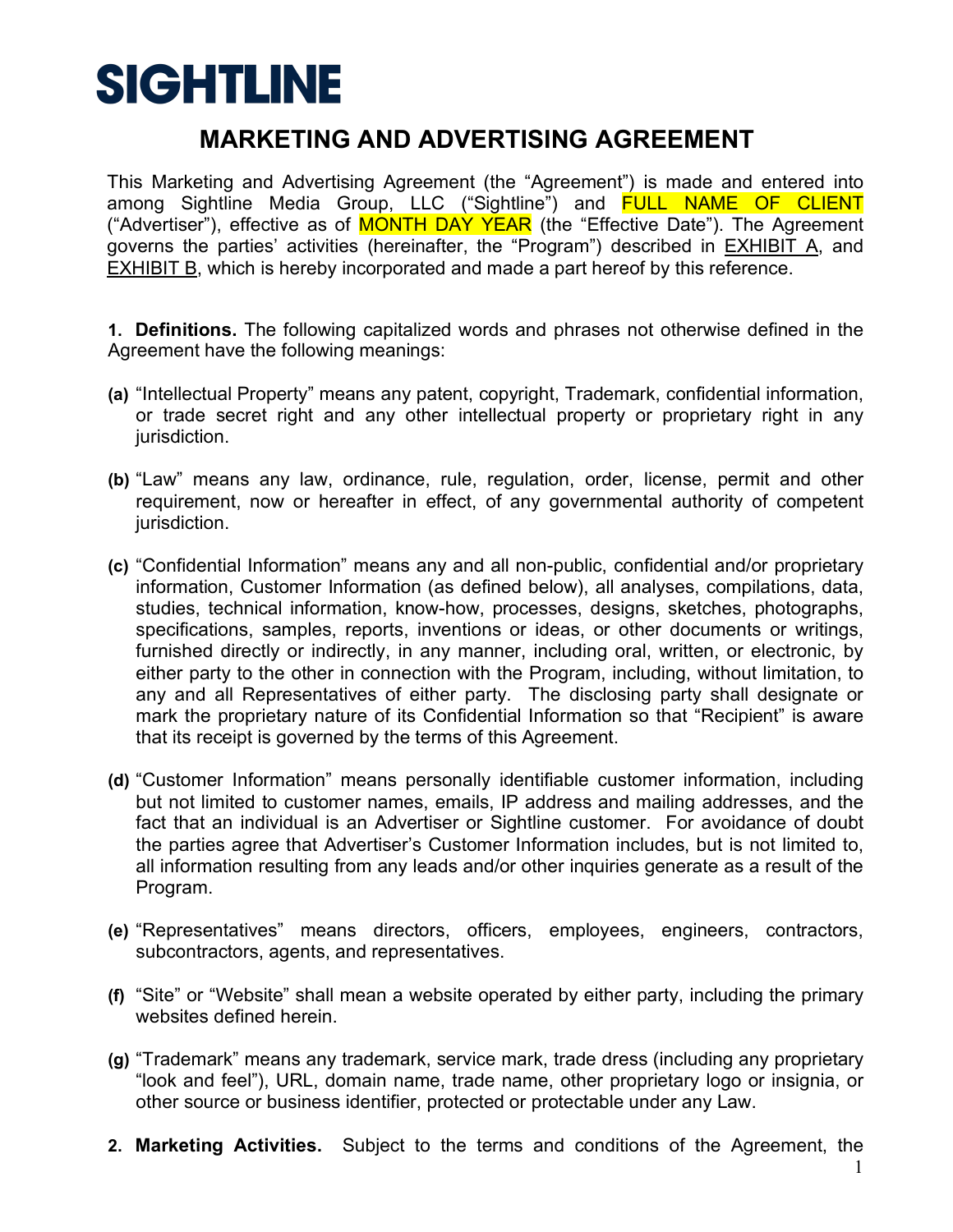parties will engage in the marketing activities described in **EXHIBITS A** and **B**.

**3. Taxes; Expenses.** Each of Advertiser and Sightline will be responsible for any taxes incurred in connection with the transactions contemplated under the Agreement, and any taxes will be the fiscal responsibility of the party obligated to pay such taxes as determined by applicable Law. Except as expressly provided for in the Agreement, each party is responsible for all costs and expenses incurred by it in performing its obligations under the Agreement.

#### **4. Grant of License; Intellectual Property Ownership; Exclusive Use.**

**(a) Grant of License**. During the Term (as defined in Section 7(a) below), Advertiser shall provide to Sightline in a timely fashion up-to-date and accurate images, graphics, content, information, data, and other materials as reasonably requested and as necessary for the requesting party to fulfill its obligations under this Agreement ("Materials"). Advertiser reserves the right to modify the materials from time to time. Advertiser hereby grants to Sightline a revocable, non-exclusive, royalty-free, worldwide, license, to use, reproduce, transmit, display, perform, and distribute Advertiser's Trademarks and Materials on Sightline's website or other service, feature, or online point of presence, in the fulfillment of its obligations hereunder. For the avoidance of doubt, this Agreement does not grant Advertiser any licenses to materials or any content of Sightline. The license granted by this section 4 is automatically revoked upon the termination of this Agreement. Upon the revocation of the license, Sightline shall immediately cease using the Materials for any purpose and shall promptly return or destroy all Materials to Advertiser whether such information is in written form, reducible to written form, electronically stored, or in other form. The license shall not be assignable or transferrable without the prior written consent of Advertiser. Advertiser shall have the right to reasonably control the nature, quality and content of materials produced, and shall, together with Sightline, establish reasonable quality standards and guidelines for the use of the Materials pursuant to the license. Advertiser specifically reserves the right to review and approve all uses of the Material in any media. The parties agree to comply with such standards at all times.

#### **(b) Intellectual Property Ownership.**

As between the parties, Advertiser reserves all right, title, and interest in and to its Intellectual Property.

**(c) Exclusive Use.** Each party agree that it shall use the Materials and Confidential Information of the other party exclusively for the Program. The parties and/or their Representatives specifically agree that they shall not use the other party's Confidential Information and Customer Information, or any knowledge acquired therefrom to create, enhance, improve, modify or upgrade any product.

#### **5. Representations and Warranties.**

**(a)** Each party represents and warrants to the other party that:

- **(i)** it has all right, power, and authority necessary to enter into and perform its obligations under the Agreement;
- **(ii)** when executed and delivered, the Agreement will constitute its legal, valid, and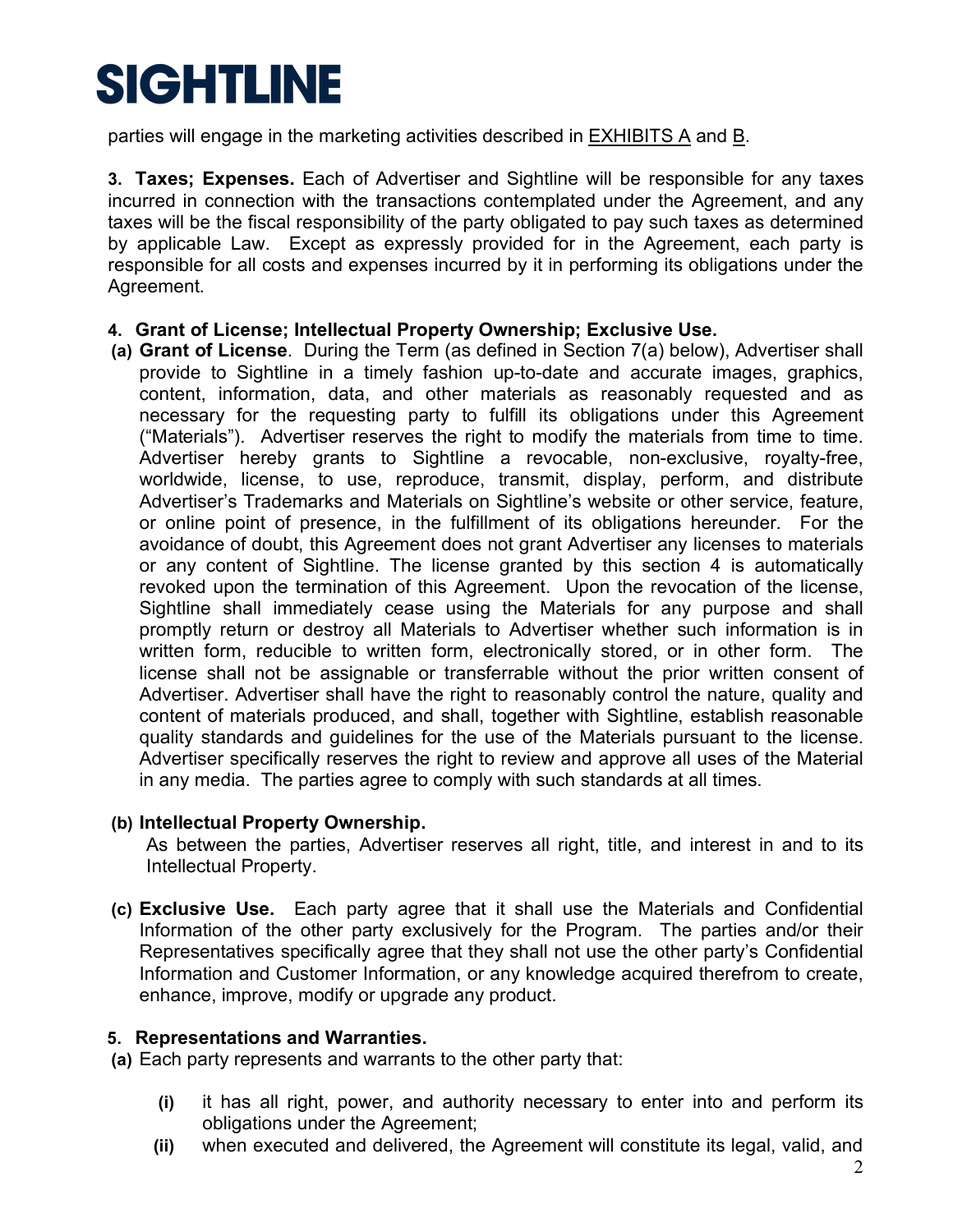

binding obligation enforceable against it in accordance with the Agreement's terms and conditions;

- **(iii)** its performance hereunder will comply with all applicable Laws, including but not limited to, any applicable licensing requirements;
- **(iv)** the use of each Advertiser's Trademarks and Materials in accordance herewith by Sightline will not violate, infringe, or misappropriate the Intellectual Property rights of any third party;
- **(v)** it will use the other party's Customer Information that it obtains in the course of the Program solely for the purpose of fulfilling its obligations in EXHIBIT A and B, and for no other purpose(s) (including without limitation solicitation of new business);
- **(vi)** it will not disclose Customer Information to third parties; and
- **(vii)** it will disseminate, maintain and comply with a privacy policy that communicates to end users with reasonable clarity and detail its processes for the collection, use and dissemination of personally identifiable information that is consistent with all applicable Laws and industry standards.

#### **6. Indemnification.**

**(a)** Each party (an "Indemnifying Party") will defend the other party, its Affiliates, and their respective officers, directors, employees, and agents (collectively, the "Indemnified Parties") against any claim or allegation that arises, directly or indirectly, from (a) any breach or alleged breach of the Agreement by the Indemnifying Party or (b) the operation of its business or website (each individually, a "Claim," and collectively, the "Claims"). The Indemnifying Party will indemnify each Indemnified Party against any loss, damage, settlement, cost, expense, and any other liability (including reasonable attorneys' fees) incurred by that Indemnified Party relating to any Claim against the Indemnified Party, except to the proportional extent the liability is caused by the negligence or intentional misconduct of that Indemnified Party as determined by a final, non-appealable order of a court having jurisdiction. The Indemnifying Party will not consent to the entry of a judgment or settle without the Indemnified Parties' prior written consent, which may not be unreasonably withheld. The Indemnifying Party will use counsel reasonably satisfactory to the Indemnified Parties, and the Indemnified Parties will cooperate in the defense. The Indemnified Party's obligations under this Section 6 are independent of its other obligations under the Agreement.

#### **7. Term; Termination; Survival.**

- **(a) Term.** The term of the Agreement is defined in EXHIBIT A. The Initial Term plus any renewal periods are together referred to as the "Term." All terms and conditions in the Agreement will remain in effect during any renewal period, except as the parties otherwise expressly agree to in writing.
- **(b) Termination for Breach**. Upon material breach or default under the Agreement by a party (the "breaching party"), if the other party (the "non-breaching party") gives written notice of such breach or default to the breaching party and the same is not cured within thirty (30) days after delivery of such notice, then, without limitation of any other remedy available hereunder, the non-breaching party may terminate the Agreement by delivery of a written notice of termination at any time thereafter (as long as such breach has not been cured prior to delivery of written notice of termination), and such termination will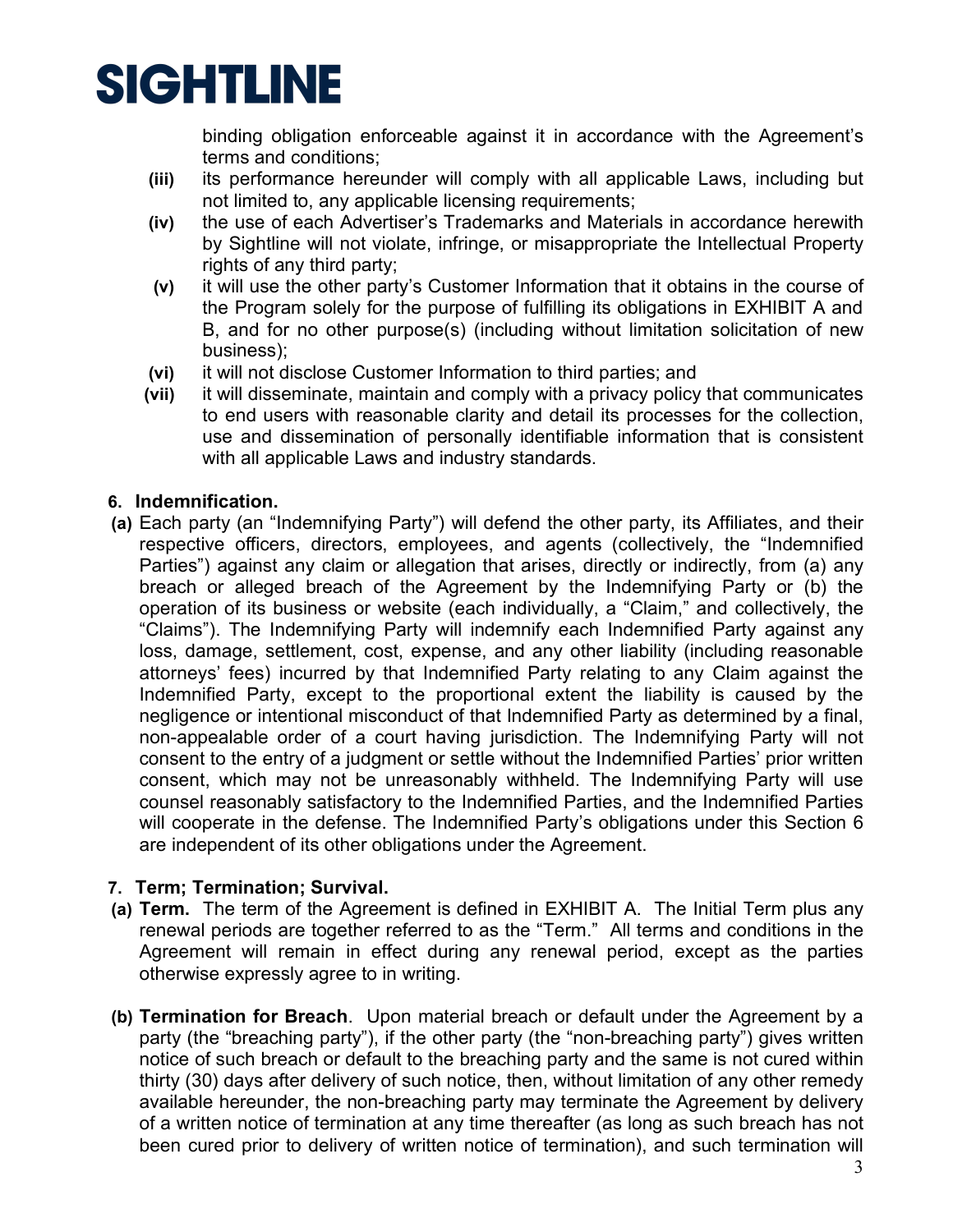be effective as of the date of such subsequent notice.

- **(c) Termination for Certain Conditions.** Either party shall have the right to terminate this Agreement immediately, and the Term shall end, upon written notice in the unlikely event that the other party becomes bankrupt or insolvent, makes an assignment for the benefit of creditors, or has a receiver appointed for it.
- **(d) Suspension of Performance**.Either party may suspend its performance if the other party fails to fulfill any of its material obligations hereunder.
- **(e) Survival of Terms.** Upon any termination or expiration of the Term, all rights and obligations of the parties under the Agreement will be extinguished, except that the rights and obligations of the parties under Sections 1, 3, 5, 6, 7, 8, 9, 10, and 11 will survive the termination or expiration of the Term.

#### **8. Confidentiality; Excluded Information; Nondisclosure**

- **(a) Treatment of Confidential Information.** This section 8(a) applies to all confidential information regardless of when it is received by either party. Each party shall
	- **(i)** protect the other party's Confidential Information;
	- **(ii)** use the other party's Confidential Information only to fulfill its obligations under the Agreement; and
	- **(iii)** either destroy or return the other party's Confidential Information promptly when the Agreement terminates.
- **(b) Excluded Information.** The parties' obligation of nondisclosure and non-use shall not apply to Confidential Information which
	- **(i)** is or becomes publicly known through no fault of its own,
	- **(ii)** was in its possession on a non-confidential basis prior to obtaining access hereunder,
	- **(iii)** is received from a third party as a matter of right and without restrictions on disclosure or use or
	- **(iv)** is independently developed by the receiving party provided the receiving party can show it was developed in its activities unrelated to this Agreement and without the benefit of Confidential Information received under this Agreement.
- **(c) Nondisclosure**. The parties agree on behalf of themselves and their employees that the Confidential Information and Customer Information will be kept confidential and will not be disclosed to any third party in any manner whatsoever except the Representatives, for any purpose, in whole or in part, and will not be used directly or indirectly for any purpose other than the Program. With respect to any Confidential Information which is disclosed to a person not a party to this Agreement, the disclosing party shall utilize its best efforts to prevent said third party from disclosing the Information.

**9. Disclaimers, Limitations, and Reservations.** EXCEPT AS EXPRESSLY PROVIDED FOR IN THE AGREEMENT, NEITHER PARTY MAKES ANY REPRESENTATIONS OR WARRANTIES IN RELATION TO THE AGREEMENT, ANY WEBSITES OWNED OR OPERATED BY IT OR ITS PERFORMANCE HEREUNDER, INCLUDING ANY IMPLIED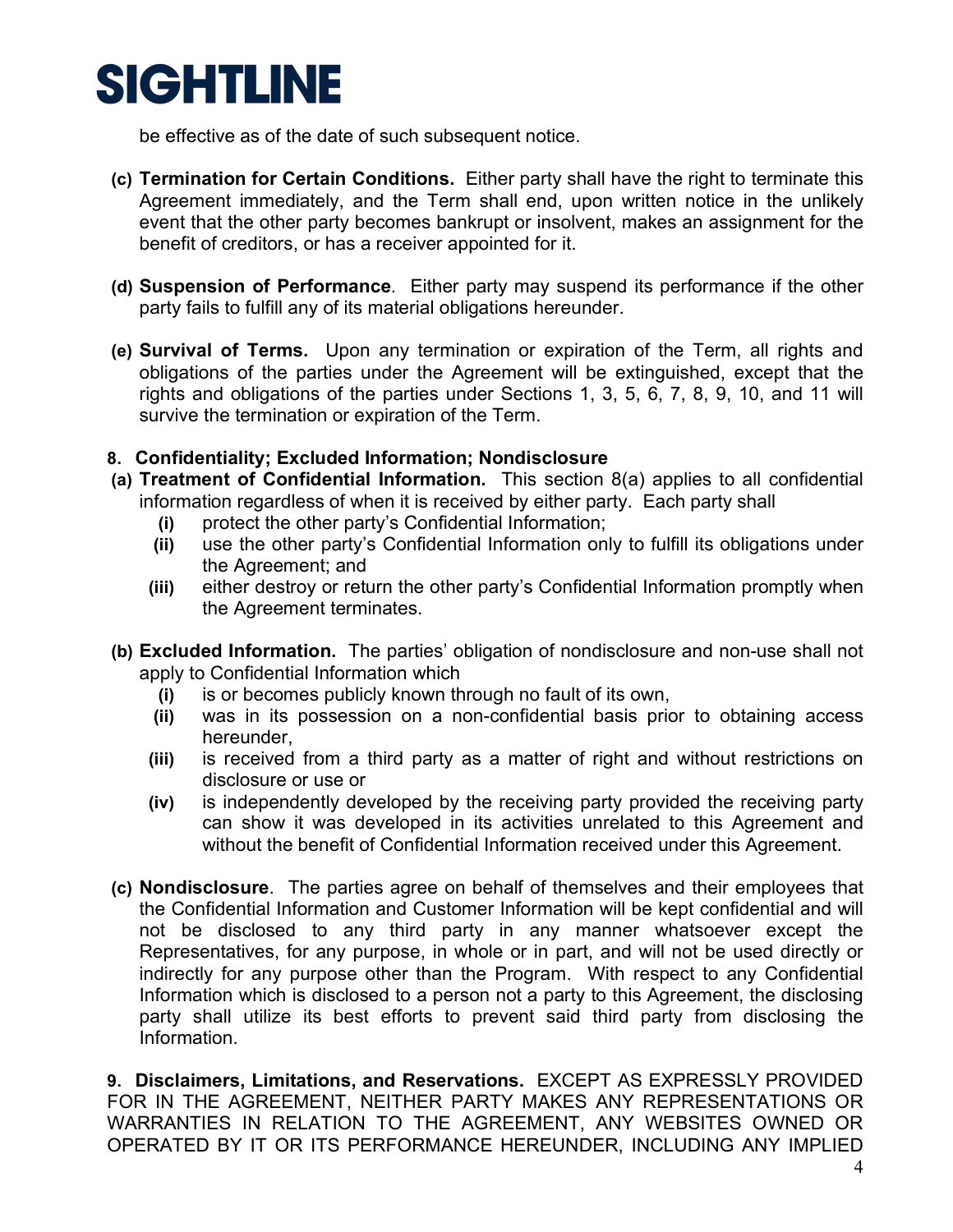WARRANTIES OF MERCHANTABILITY, FITNESS FOR A PARTICULAR PURPOSE, OR IMPLIED WARRANTIES ARISING OUT OF COURSE OF DEALING, COURSE OF PERFORMANCE OR USAGE OF TRADE. EXCEPT FOR AMOUNTS ARISING OUT OF (1) A PARTY'S DEFENSE AND INDEMNITY OBLIGATIONS UNDER SECTION 6 AND/OR (2) A PARTY'S' BREACH OF ITS CONFIDENTIALITY OR PRIVACY OBLIGATIONS, (A) NEITHER PARTY IS LIABLE (WHETHER IN CONTRACT, WARRANTY, TORT (INCLUDING NEGLIGENCE) OR OTHERWISE) TO THE OTHER FOR LOSS OF PROFIT, REVENUE, BUSINESS, FUTURE OPPORTUNITIES, OR FOR ANY INDIRECT, PUNITIVE, INCIDENTAL OR CONSEQUENTIAL DAMAGES ARISING OUT OF OR RELATING TO THE AGREEMENT, EVEN IF SUCH PARTY HAS BEEN ADVISED OF THE POSSIBILITY OF SUCH DAMAGES AND NOTWITHSTANDING THE FAILURE OF THE ESSENTIAL PURPOSE OF ANY REMEDY AND (B) TO THE MAXIMUM EXTENT PERMITTED BY LAW, EACH PARTY'S TOTAL LIABILITY UNDER THE AGREEMENT, FOR WHATEVER CAUSE, WHETHER IN AN ACTION IN CONTRACT OR IN TORT OR OTHERWISE, WILL BE LIMITED TO GENERAL MONEY DAMAGES AND WILL IN NO EVENT EXCEED AN AMOUNT EQUAL TO FIFTY THOUSAND DOLLARS (\$50,000).

#### **10. Miscellaneous.**

- **(a) Entire Agreement.** The Agreement, including any attachments hereto, represents the entire agreement between the parties with respect to the subject matter hereof and supersedes any proposals, representations, previous or contemporaneous oral or written agreements, and any other communications between the parties regarding such subject matter. The Agreement may be amended or modified only by a written instrument signed by a duly authorized representative of each party.
- **(b) Choice of Law; Jurisdiction and Jury Waiver.** The Agreement will be construed and enforced in accordance with the Laws of the State of Delaware, without reference to its choice of law rules. The exclusive jurisdiction over and venue of any claim, action or proceeding arising out of or relating to the Agreement will be in the state and federal courts of Delaware. EACH PARTY ACKNOWLEDGES THAT ANY CONTROVERSY THAT MAY ARISE UNDER THIS AGREEMENT, INCLUDING EXHIBITS, SCHEDULES, ATTACHMENTS, AND APPENDICES ATTACHED TO THIS AGREEMENT, IS LIKELY TO INVOLVE COMPLICATED AND DIFFICULT ISSUES AND, THEREFORE, EACH SUCH PARTY IRREVOCABLY AND UNCONDITIONALLY WAIVES ANY RIGHT IT MAY HAVE TO A TRIAL BY JURY IN RESPECT OF ANY LEGAL ACTION ARISING OUT OF OR RELATING TO THIS AGREEMENT, INCLUDING ANY EXHIBITS, SCHEDULES, ATTACHMENTS, OR APPENDICES ATTACHED TO THIS AGREEMENT, OR THE TRANSACTIONS CONTEMPLATED HEREBY.
- **(c) Force Majeure.** Neither party will be liable for any failure to perform any of its obligations hereunder by reason of fire, explosions, earthquakes, storms, flood, wind, drought or other acts of God or the elements; court orders; acts, delays or failures to act by civil, military or other governmental authority; failures of suppliers, service providers or other third parties; strikes, lockouts, labor disputes, riots, insurrections, terrorism, sabotage or war; breakdown or destruction of, or damage or casualty to, any equipment, facilities or other property; unavailability of materials, supplies, parts, equipment, personnel or other necessary items; interruption, suspension, curtailment or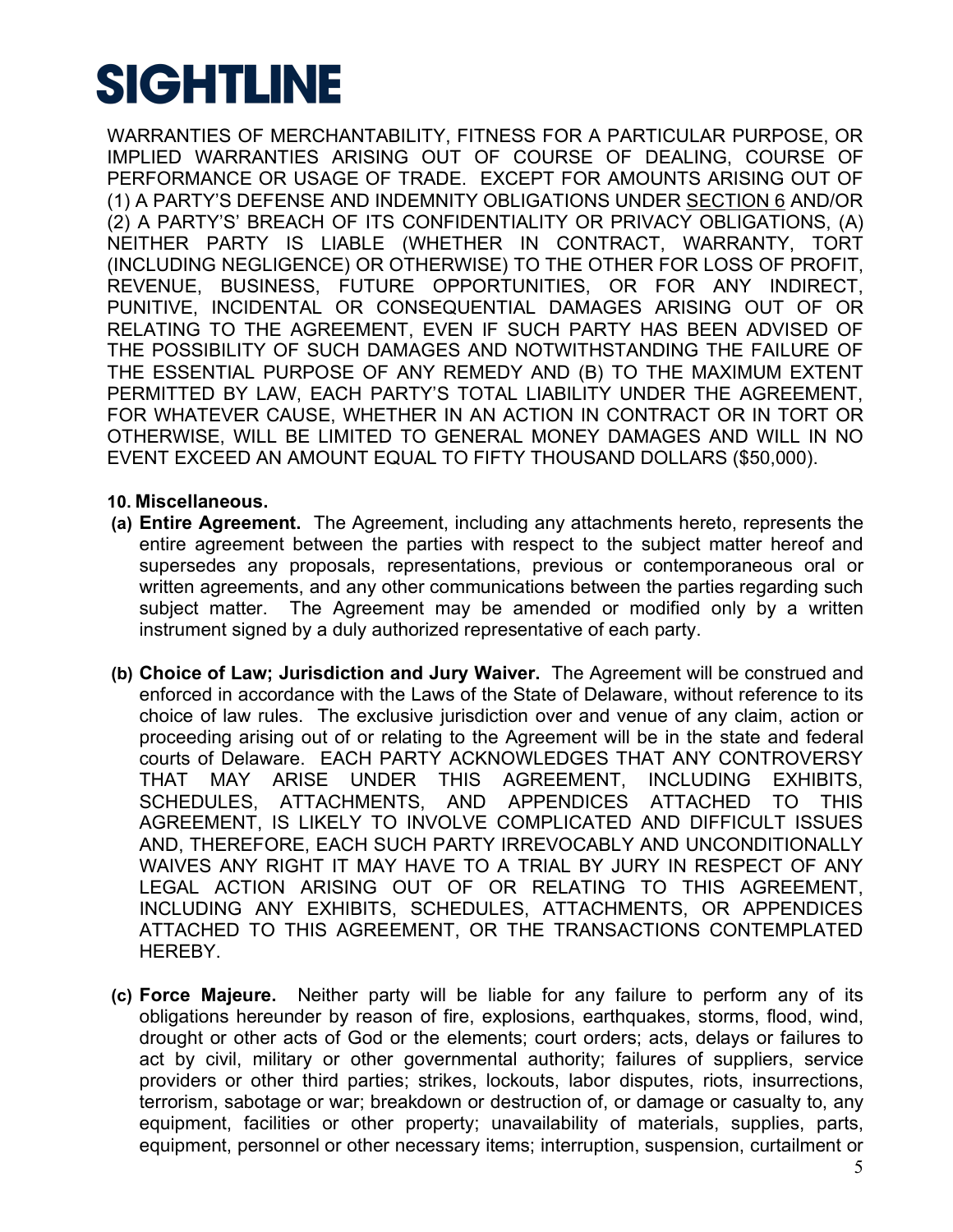other disruption of utilities; or other matters beyond such party's reasonable control.

- **(d) Remedies.** Except as otherwise provided for in the Agreement, each remedy specified in the Agreement is cumulative and in addition to every other remedy available under the Agreement. The election of any one or more remedies by either party will not constitute a waiver of the right to pursue other available remedies.
- **(e) Waiver.** The failure of either party to enforce any provision of the Agreement will not constitute a waiver of the party's rights to subsequently enforce such provision. To be effective, any waiver by a party of any of its rights or the other party's obligations under the Agreement must be made in a writing signed by the party to be charged with the waiver.
- **(f) Severability.** If any provision of the Agreement is invalid or unenforceable in any jurisdiction, the other provisions herein will remain in full force and effect and will be construed to effectuate the purpose or intent of the Agreement.
- **(g) Notices.** Except for notices for which an alternative procedure is identified in the Agreement, to be effective, notices or other communications under the Agreement given by a party to the other party will be in writing and will be delivered by prepaid registered mail, receipted commercial courier, or electronically receipted facsimile transmission, to the intended party at its address and/or facsimile number(s) (as applicable) specified below. Receipt of notice will be deemed to occur (a) in case of delivery by registered mail or receipted courier, upon the acknowledgement by the receiving party of such receipt; and (b) in the case of electronically receipted facsimile transmission, upon the sending party's receipt of electronic confirmation that the facsimile transmission was received. Either party may from time to time change its address by giving the other party notice of the change in accordance with this Section  $10(q)$ .

| If to Sightline:             | If to Advertiser:           |
|------------------------------|-----------------------------|
| Sightline Media Group, LLC   | <b>Advertiser</b>           |
| Attn: Christine Aquino       | <b>Attn: Name</b>           |
| 1919 Gallows Road, Suite 400 | <b>Address</b>              |
| Vienna, Virginia 22182       | City, State & Zip           |
| With a copy to:              | With a copy to:             |
| <b>Legal Department</b>      | <b>General Counsel</b>      |
| Sightline Media Group, LLC   | <b>Advertiser</b>           |
| 1919 Gallows Road, Suite 400 | <b>Address</b>              |
| Vienna, Virginia 22182       | <b>City State &amp; Zip</b> |

**(h) Assignment.** Neither party will assign the Agreement or any of its rights hereunder, or delegate any of its obligations hereunder, without the other party's prior written approval; provided, however, that each party is entitled to assign the Agreement, in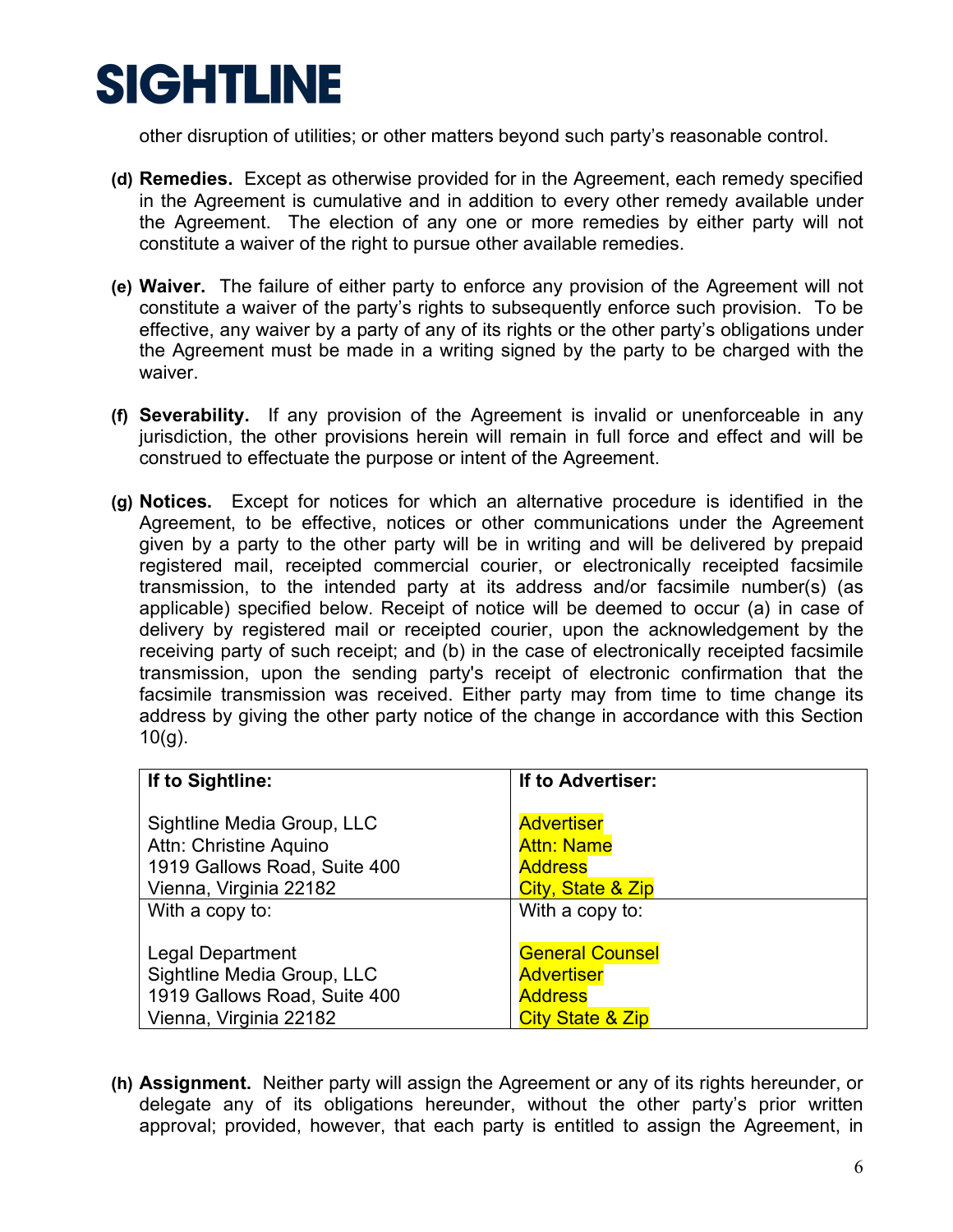

whole or in part, to an Affiliate, or in connection with any merger, consolidation, reorganization, sale, or similar transaction involving all or substantially all of its assets relating to the Agreement, without having to obtain the approval or consent of the other party. Subject to the foregoing in this paragraph, the Agreement will be binding upon, be enforceable by, and inure to the benefit of the parties and their respective successors and assigns.

- **(i) Relationship of Parties.** Nothing in this Agreement creates any agency, joint venture, partnership, or other form of joint enterprise, employment, or fiduciary relationship between the parties. Sightline is an independent contractor pursuant to this Agreement. Neither party has any express or implied right or authority to assume or create any obligations on behalf of or in the name of the other party or to bind the other party to any contract, agreement, or undertaking with any third party.
- **(j) Headings; Construction.** The headings of Sections of the Agreement are for convenience of reference only and are not intended to affect the interpretation or construction of any provision of the Agreement. Whenever used in the Agreement, unless otherwise specified, the terms: "includes," "including," "e.g.," "for example" and other similar terms are deemed to include the term "without limitation" immediately thereafter.
- **(k) Arm's Length Negotiations**. Each party herein expressly represents and warrants to all other parties hereto that (a) before executing this Agreement, said party has fully informed itself of the terms, contents, conditions, and effects of this Agreement; (b) said party has relied solely and completely upon its own judgment in executing this Agreement; (c) said party has had the opportunity to seek and has obtained the advice of counsel before executing this Agreement; (d) said party has acted voluntarily and of its own free will in executing this Agreement; (e) said party is not acting under duress, whether economic or physical, in executing this Agreement; and (f) this Agreement is the result of arm's length negotiations conducted by and among the parties and their respective counsel.

In consideration of the mutual promises contained herein, Advertiser and Sightline hereby agree to the terms of the Agreement.

| <b>Sightline Media Group, LLC</b>          | <b>FULL NAME OF COMPANY</b> |
|--------------------------------------------|-----------------------------|
| By:                                        | By:                         |
| <b>Name: Mort Greenberg</b>                | Name:                       |
| <b>Title: Senior Vice President, Sales</b> | Title:                      |